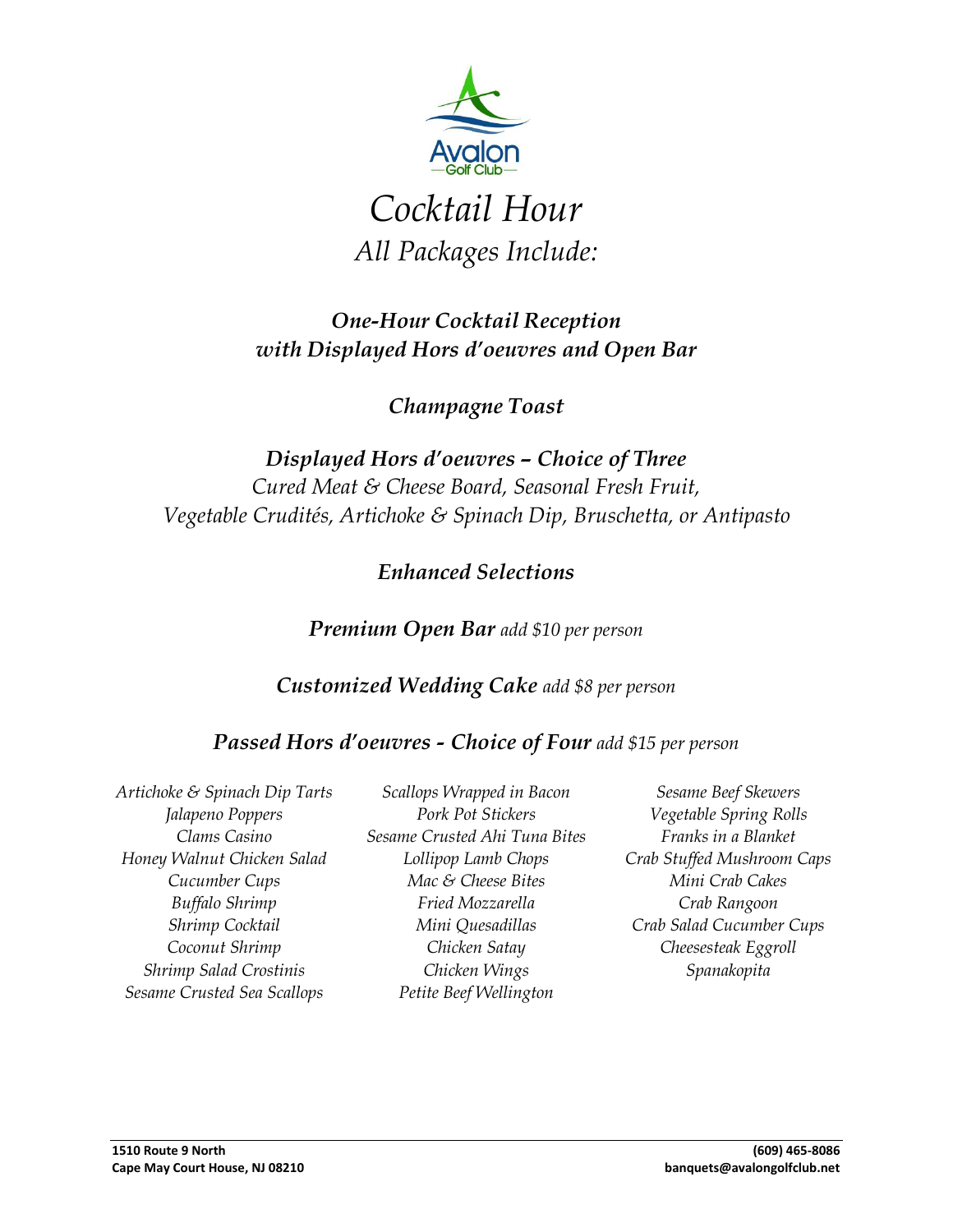

#### *Starters – Choice of One Caesar Salad*

*Romaine lettuce with homemade croutons and parmesan, tossed in our house Caesar dressing*

#### *Garden Salad*

*Lettuce blend with vegetables, Mandarin oranges, cranberry raisins, and a seasonal vinaigrette*

#### *Soup*

*Choice of our homemade soup: Chicken Corn Chowder, Chicken Noodle, Tomato Basil, Cream of Broccoli, Italian Wedding, Seasonal Bisque, Clam Casino, Clam Chowder, Crab Chowder*

#### *Caprese Salad add \$2 per person Tomatoes, fragrant basil, and mozzarella; with balsamic reduction*

### *Entrée – Choice of Three*

*Herb Chicken Alfredo, Chicken Parmesan, Chicken Marsala, Pork Chop Milanaise, Prime Rib au Jus, Herb Grouper, 6 oz. Filet Mignon, Stuffed Flounder, Broiled Mahi-Mahi, Lemon Dill Salmon, Stuffed Shrimp, Crab Cakes*

*Includes Seasonal Vegetables, Potato or Rice Pilaf, and Fresh Baked Rolls Soda, Coffee, Hot and Iced Tea*

#### *Enhanced Entrée Selections*

*8 oz. Filet Mignon, Filet & Crab Cake, Herb Grouper with Crab, Stuffed Lobster Tail, Rack of Lamb, Scallops Tocino, Broiled Seafood Combination, Alaskan Halibut add \$10 per person*

*\$120 per person*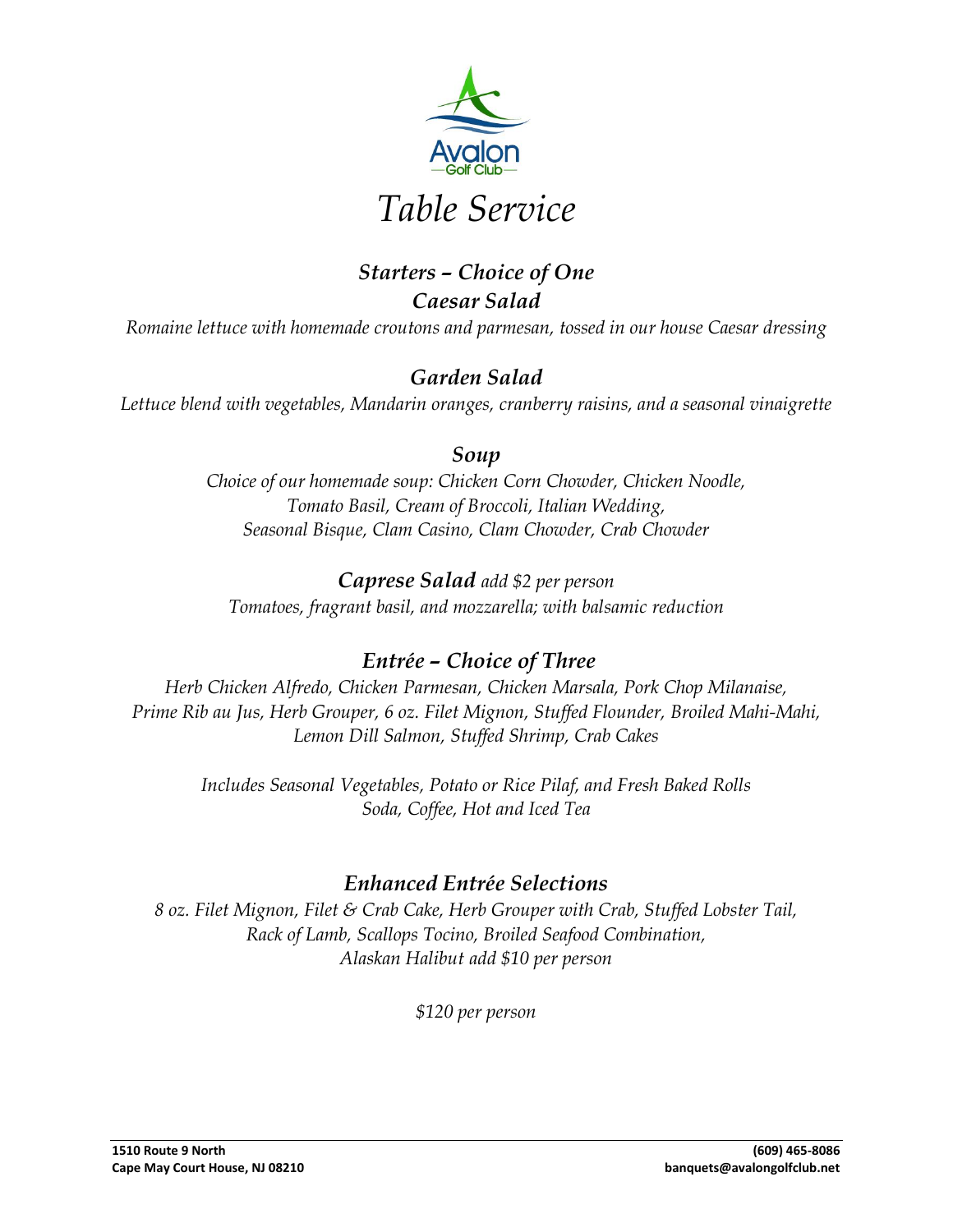

# *Station Service*

#### *Starters – Choice of One*

*Caesar Salad Romaine lettuce with homemade croutons, homemade Caesar dressing and grated parmesan Garden Salad Lettuce blend with vegetables, Mandarin oranges, cranberry raisins, and a seasonal vinaigrette Homemade Soup*

*Chicken Corn Chowder, Chicken Noodle, Tomato Basil, Cream of Broccoli, Italian Wedding, Seasonal Bisque, Clam Casino, Clam Chowder, Crab Chowder*

*Caprese Salad Tomatoes, fragrant basil, and mozzarella; drizzled with balsamic reduction Antipasto Salad add \$4 per person Imported and domestic meats and cheeses with olives & peppers*

#### *Carving Station – Choice of Two*

*Prime Rib au Jus, Oven Roasted Turkey, Stuffed Pork Loin, Honey Glazed Ham, Filet Mignon – add \$8 per person Rack of Lamb – add \$10 per person*

#### *Pasta Station*

*Pasta with Chicken and Julienne Vegetables Choice of Two Sauces: Marinara, Scampi, Rosa, Alfredo, Fra Diavolo, a la Vodka Pasting Topping Option – Choice of Two add \$8 per person Shrimp, Scallops, Chicken, or Filet Medallions*

#### *Sides Station – Choice of Two*

*Green Beans Almondine, Vegetable Medley, Sweet Corn, Glazed Carrots, Roasted Asparagus, Mashed Potatoes, Rice Pilaf, Roasted Red Potatoes, Baked Potato, Potatoes Au Gratin*

*Includes Soda, Coffee, Hot and Iced Tea*

*\$130 per person*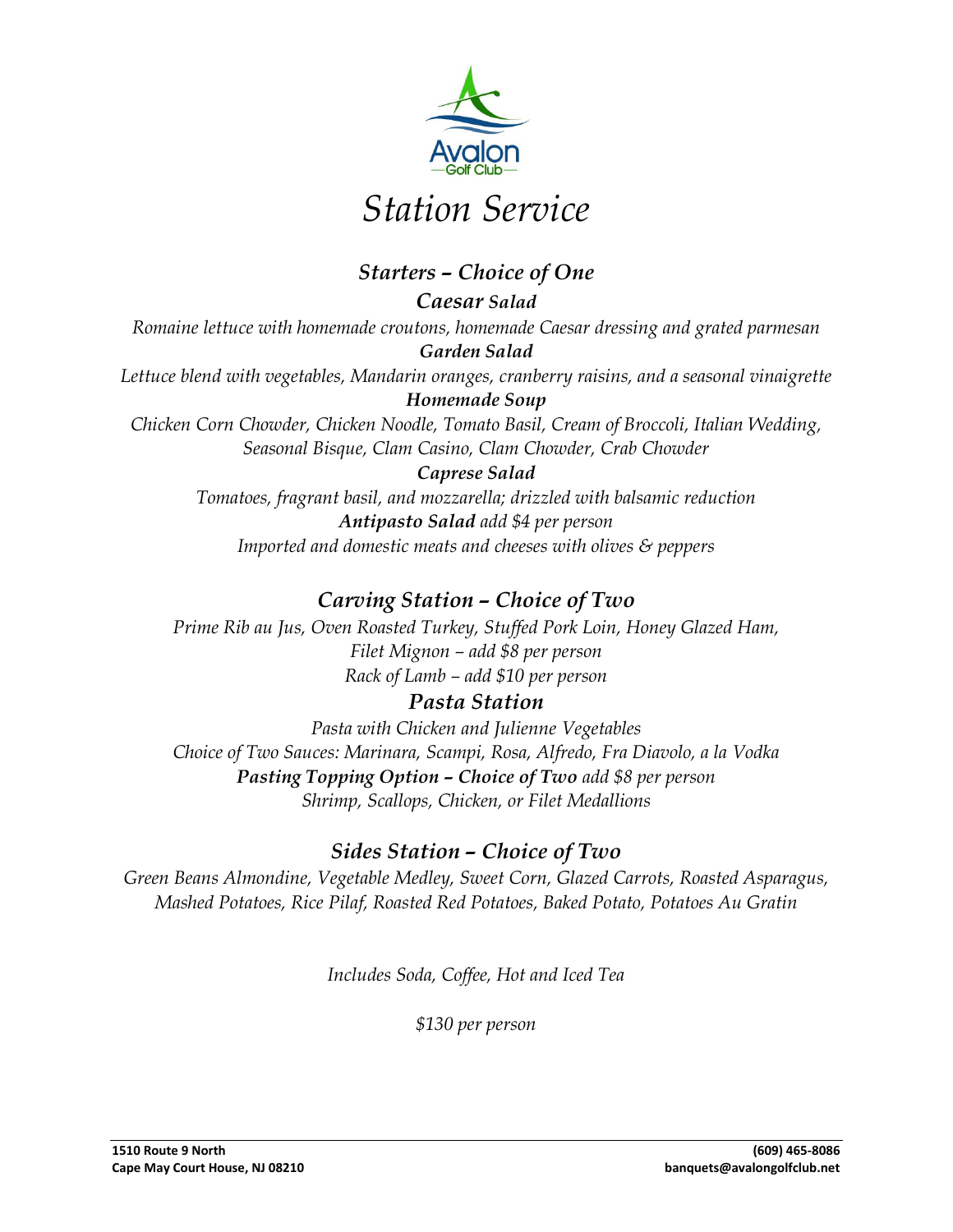

*Starters – Choice of One Caesar Salad Romaine lettuce with homemade croutons, homemade Caesar dressing and grated parmesan Garden Salad Lettuce blend with vegetables, Mandarin oranges, cranberry raisins, and a seasonal vinaigrette Homemade Soup Chicken Corn Chowder, Chicken Noodle, Tomato Basil, Cream of Broccoli, Italian Wedding, Seasonal Bisque, Clam Casino, Clam Chowder, Crab Chowder Caprese Salad Tomatoes, fragrant basil, and mozzarella; with balsamic reduction Antipasto Salad add \$4 per person*

*Imported and domestic meats and cheeses with olives & peppers*

#### *Entrée – Choice of Three*

*Prime Rib au Jus, Roast Turkey, Stuffed Pork Loin, Sirloin of Beef, Filet Tips Marsala, Herb Chicken Alfredo, Chicken Rosa, Chicken Florentine, Chicken Marsala, Broiled Mahi-Mahi, Broiled Salmon, Stuffed Flounder, Seafood Scampi, Herb Grouper, Crab Cakes, Alaskan Halibut Filet Mignon,– add \$8 per person*

#### *Sides – Choice of Four*

*Green Beans Almondine, Vegetable Medley, Sweet Corn, Glazed Carrots, Roasted Asparagus, Mashed Potatoes, Rice Pilaf, Roasted Red Potatoes, Baked Potato, Potatoes au Gratin*

*Includes Soda, Coffee, Hot and Iced Tea*

*\$110 per person*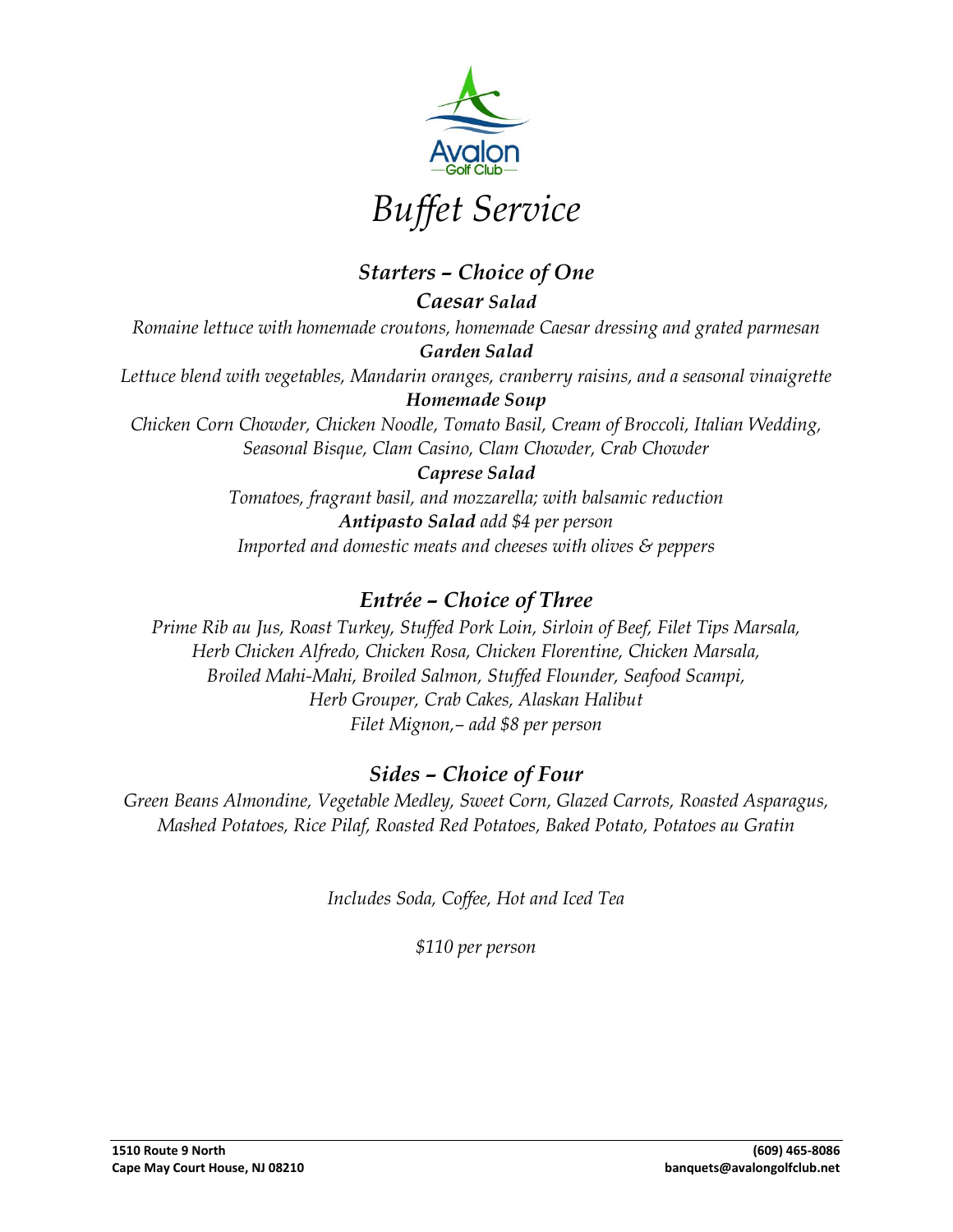

## *Stations*

#### *Seafood Raw Bar - \$16 per person A seaside wedding staple complete with jumbo shrimp, crab claws, oysters on the half shell and clams on the half shell*

#### *Potato Bar - \$8 per person Baked, mashed or sweet potatoes with an assortment of toppings, including bacon, chives, sour cream, cheese, and gravy & butter*

#### *Artisan Bread - \$8 per person Assortment of artisan breads served with bruschetta, artichoke & spinach dip, and crab dip & pesto*

#### *Candy Bar - \$10 per person Quickly becoming a modern-day classic, we coordinate a display of sweet treats to match your wedding colors and theme*

#### *Viennese Table - \$9 per person An Assortment of Petite Desserts*